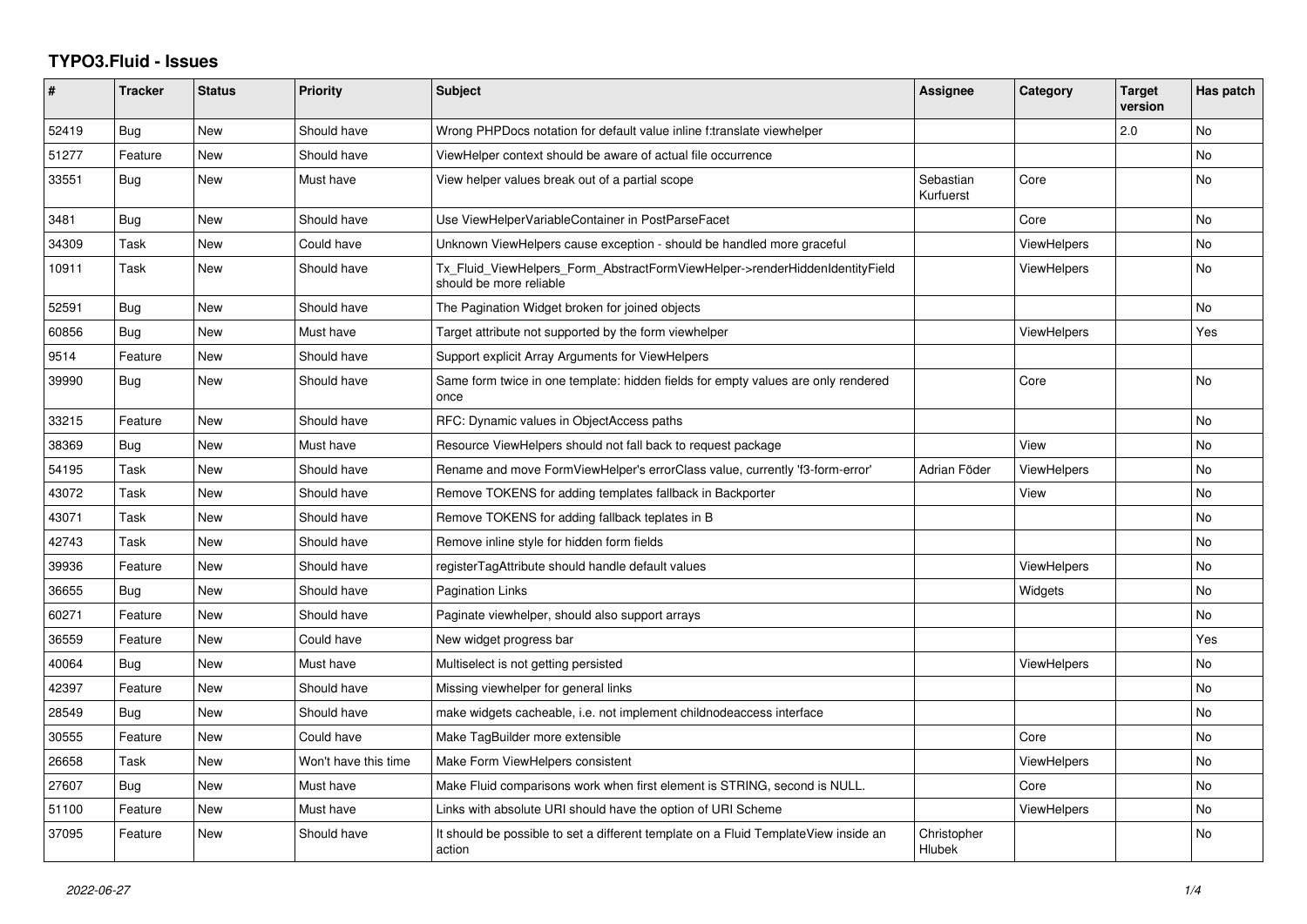| $\sharp$ | <b>Tracker</b> | <b>Status</b> | <b>Priority</b>      | Subject                                                                              | <b>Assignee</b>        | Category    | <b>Target</b><br>version | Has patch |
|----------|----------------|---------------|----------------------|--------------------------------------------------------------------------------------|------------------------|-------------|--------------------------|-----------|
| 57885    | Bug            | New           | Must have            | Inputs are cleared from a second form if the first form produced a vallidation error |                        |             |                          | <b>No</b> |
| 56237    | Task           | New           | Should have          | in-line (Condition) View Helpers should not evaluate on parsing                      |                        |             |                          | No        |
| 28553    | Bug            | New           | Should have          | improve XHProf test setup                                                            |                        |             |                          | No        |
| 4704     | Feature        | New           | Should have          | Improve parsing exception messages                                                   |                        | Core        |                          |           |
| 32035    | Task           | New           | Should have          | Improve fluid error messages                                                         |                        | Core        |                          | Yes       |
| 45394    | Task           | New           | Should have          | Forwardport Unit test for standalone view                                            |                        | View        |                          | No        |
| 47669    | Task           | New           | Should have          | FormViewHelper does not define the default request method                            |                        |             |                          | No        |
| 58983    | Bug            | New           | Should have          | format.date does not respect linebreaks and throws exception                         |                        |             |                          | No        |
| 8648     | Bug            | New           | Should have          | format.crop ViewHelper should support all features of the crop stdWrap function      |                        | ViewHelpers |                          | No        |
| 49038    | Bug            | New           | Must have            | form.select does not select the first item if prependOptionValue is used             |                        |             |                          | No        |
| 10472    | Feature        | New           | Could have           | Fluid Standalone distribution                                                        |                        | Core        |                          | No        |
| 37619    | Bug            | New           | Should have          | Fatal Error when using variable in name attribute of Section ViewHelper              |                        | ViewHelpers |                          | No        |
| 31955    | Feature        | New           | Should have          | f:uri.widget                                                                         |                        | Widgets     |                          | No        |
| 58921    | Bug            | New           | Should have          | f:form.* VHs crash if NOT inside f:form but followed by f:form                       |                        |             |                          | No        |
| 49600    | Bug            | New           | Should have          | f:form tag shown as a HTML on frontend                                               |                        | ViewHelpers |                          | No        |
| 45153    | Feature        | New           | Should have          | f:be.menus.actionMenuItem - Detection of the current select option is insufficient   |                        |             |                          | No        |
| 13045    | Bug            | New           | Should have          | Entity decode of strings are different between if-conditions and output of variable  |                        |             |                          |           |
| 1907     | Feature        | New           | Could have           | Default values for view helpers based on context                                     |                        | Core        |                          |           |
| 54284    | Bug            | New           | Should have          | Default Option for Switch/Case VH                                                    |                        | ViewHelpers |                          | <b>No</b> |
| 3725     | Feature        | New           | Could have           | <b>CSS Engine</b>                                                                    | Christian Müller       | ViewHelpers |                          | No        |
| 30937    | Bug            | New           | Should have          | CropViewHelper stringToTruncate can't be supplied so it can't be easily extended     |                        | ViewHelpers |                          | Yes       |
| 7608     | Feature        | New           | Could have           | Configurable shorthand/object accessor delimiters                                    |                        | Core        |                          | Yes       |
| 26664    | Task           | New           | Won't have this time | Clean up Form ViewHelpers                                                            |                        | ViewHelpers |                          | No        |
| 38130    | Feature        | New           | Should have          | Checkboxes and multiple select fields should have an assignable default value        |                        |             |                          | No        |
| 60181    | Feature        | New           | Could have           | Caching mechanism for Fluid Views/Templates                                          |                        | View        |                          | No        |
| 9950     | Task           | New           | Should have          | Binding to nested arrays impossible for form-elements                                |                        | ViewHelpers |                          |           |
| 46545    | Feature        | New           | Should have          | Better support for arrays in options of SelectViewHelper                             |                        |             |                          | No        |
| 12863    | <b>Bug</b>     | New           | Should have          | Attributes of a viewhelper can't contain a '-'                                       | Sebastian<br>Kurfuerst | Core        |                          | No        |
| 48355    | Feature        | New           | Could have           | Assign output of viewhelper to template variable for further processing.             |                        |             |                          |           |
| 36410    | Feature        | New           | Should have          | Allow templates to send arguments back to layout                                     |                        | ViewHelpers |                          | No        |
| 40081    | Feature        | New           | Should have          | Allow assigned variables as keys in arrays                                           |                        |             |                          | No        |
| 60003    | Feature        | New           | Should have          | Add required-Attribute to f:form.password                                            |                        | ViewHelpers |                          | No        |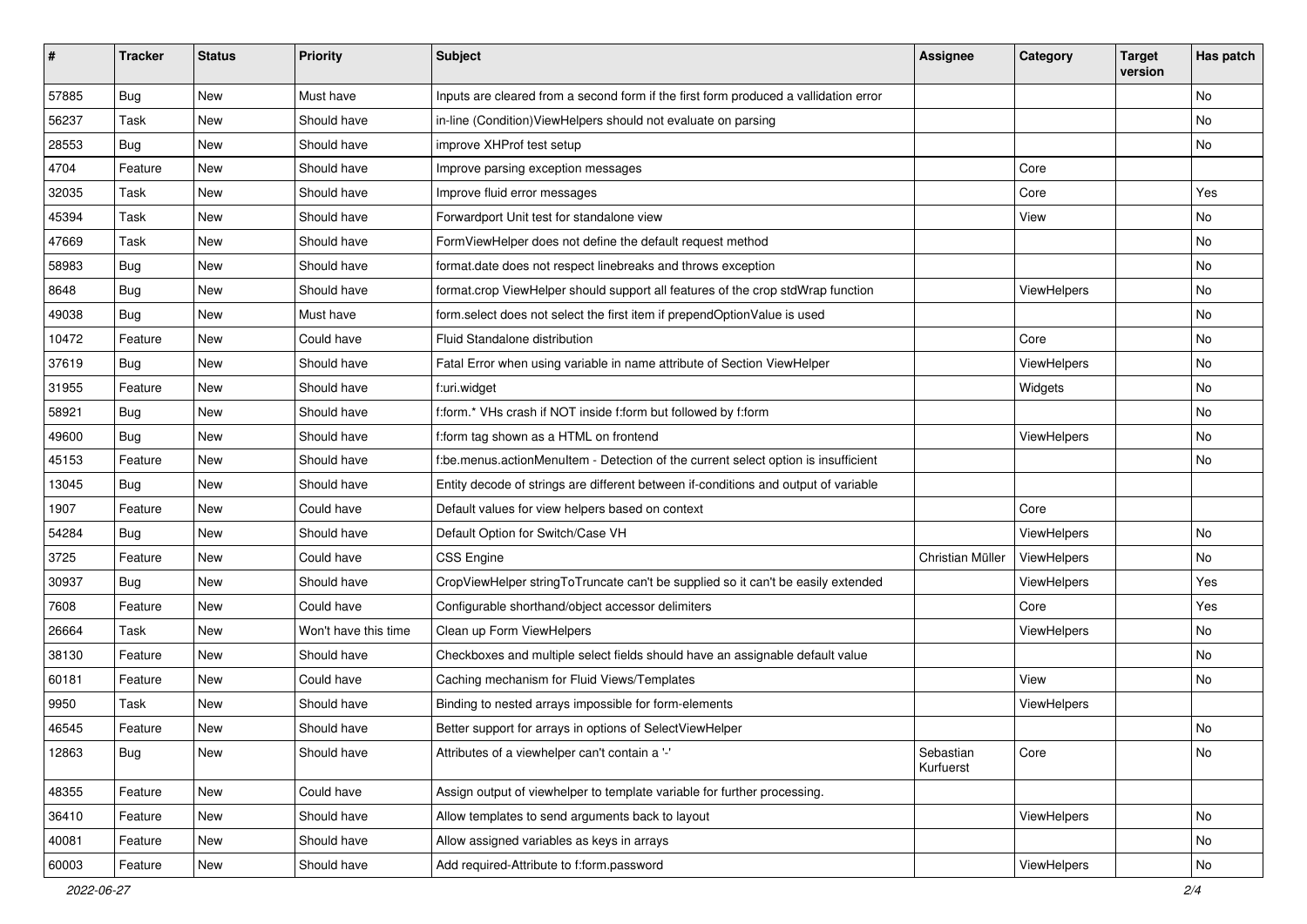| #     | <b>Tracker</b> | <b>Status</b>       | <b>Priority</b> | Subject                                                                                                     | <b>Assignee</b>             | Category    | <b>Target</b><br>version | Has patch |
|-------|----------------|---------------------|-----------------|-------------------------------------------------------------------------------------------------------------|-----------------------------|-------------|--------------------------|-----------|
| 28552 | Bug            | New                 | Should have     | (v5) write ViewHelper test for compiled run; adjust functional test to do two passes<br>(uncached & cached) |                             |             |                          | No        |
| 28550 | Bug            | New                 | Should have     | (v4) make widgets cacheable, i.e. not implement childnodeaccess interface                                   |                             |             |                          | No        |
| 28554 | Bug            | New                 | Should have     | (v4) implement feature flag to disable caching                                                              |                             |             |                          | No        |
| 45384 | Bug            | New                 | Must have       | Persisted entity object in widget-configuration cannot be deserialized (after reload)                       |                             | Widgets     | 2.0.1                    | No        |
| 62346 | Feature        | New                 | Could have      | f:comment should have high precende                                                                         |                             | Core        | 3.x                      | <b>No</b> |
| 5933  | Feature        | Accepted            | Should have     | Optional section rendering                                                                                  | Sebastian<br>Kurfuerst      | ViewHelpers |                          | No        |
| 9005  | Feature        | Accepted            | Could have      | Fluid Template Analyzer (FTA)                                                                               | Sebastian<br>Kurfuerst      |             |                          |           |
| 28551 | Bug            | Accepted            | Should have     | (v4) backport VHTest                                                                                        | Sebastian<br>Kurfuerst      |             |                          | <b>No</b> |
| 36662 | Bug            | Needs<br>Feedback   | Should have     | Checked state isn't always correct when property is collection                                              | Kevin Ulrich<br>Moschallski | ViewHelpers | 1.1.1                    | <b>No</b> |
| 46091 | Task           | Needs<br>Feedback   | Should have     | Show source file name and position on exceptions during parsing                                             |                             |             |                          | <b>No</b> |
| 8989  | Feature        | Needs<br>Feedback   | Could have      | Search path for fluid template files                                                                        |                             | View        |                          | No        |
| 33628 | Bug            | Needs<br>Feedback   | Must have       | Multicheckboxes (multiselect) for Collections don't work                                                    | Christian Müller            | ViewHelpers |                          | No        |
| 33394 | Feature        | Needs<br>Feedback   | Should have     | Logical expression parser for BooleanNode                                                                   | <b>Tobias Liebig</b>        | Core        |                          | No        |
| 8491  | Task           | Needs<br>Feedback   | Should have     | link.action and uri.action differ in absolute argument                                                      | Karsten<br>Dambekalns       | ViewHelpers |                          | No        |
| 58862 | Bug            | Needs<br>Feedback   | Should have     | FormViewHelper doesn't accept NULL as value for \$arguments                                                 | <b>Bastian</b><br>Waidelich | ViewHelpers |                          | Yes       |
| 45345 | Feature        | Needs<br>Feedback   | Should have     | Easy to use comments for fluid that won't show in output                                                    |                             |             |                          |           |
| 3291  | Feature        | Needs<br>Feedback   | Should have     | Cacheable viewhelpers                                                                                       |                             |             |                          | No        |
| 46289 | Bug            | Needs<br>Feedback   | Should have     | Enable Escaping Interceptor in XML request format                                                           |                             | View        | 2.0.1                    | No        |
| 40998 | <b>Bug</b>     | <b>Under Review</b> | Should have     | Missing parent request namespaces in form field name prefix                                                 | Sebastian<br>Kurfuerst      | ViewHelpers | 1.1.1                    | No        |
| 50888 | <b>Bug</b>     | <b>Under Review</b> | Should have     | WSOD by changing name of section and if Fluid caches are generated                                          |                             |             |                          | No        |
| 47006 | Bug            | <b>Under Review</b> | Should have     | widget identifier are not unique                                                                            |                             |             |                          | No        |
| 65424 | Bug            | <b>Under Review</b> | Should have     | SelectViewHelper must respect option(Value Label)Field for arrays                                           |                             | ViewHelpers |                          | No        |
| 49756 | Feature        | <b>Under Review</b> | Should have     | Select values by array key in checkbox viewhelper                                                           |                             |             |                          | No        |